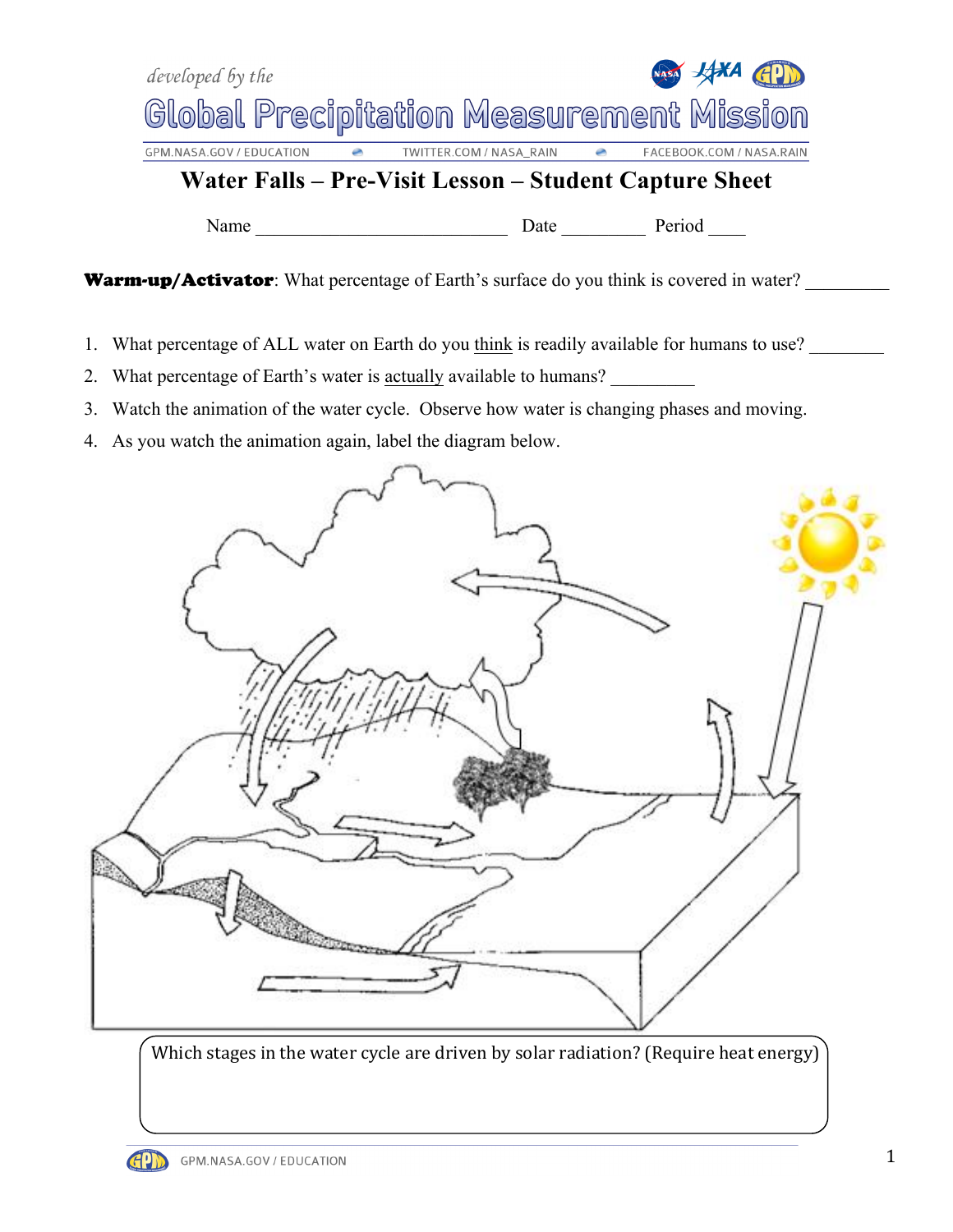

## **Describe the Water Cycle -- Mini-Project Due Date:**

For this mini-project, you will describe the movement of a water drop through the water cycle. The drop may begin anywhere in the cycle and must go through at least two phase changes, (i.e. liquid to gas and back to liquid or solid). You must also include how gravity and the sun's radiation drive the cycle.

You have 2 options for this project:

- 1. You may make a comic strip with a molecule of water as the main character.
	- a. The comic must include text that explains what is happening in each frame.
	- b. The text can be dialog 'spoken' by the drop, or written as captions at the bottom of the frames.
- 2. You may make a mini-poster with a diagram of the water cycle. (8.5" X 11" maximum)
	- a. The diagram should not look just like the one we used in class. It should have the drop moving from one step to another.
	- b. Each step in the cycle needs to have text that describes what is happening to the drop. This text can be 'spoken' by the drop, or written as a caption near the drop.

Electronic Options for those who prefer to use a computer:

- A Glogster poster.
- Computer generated comic strip.
- Idea of your choice. This MUST be approved in advance.